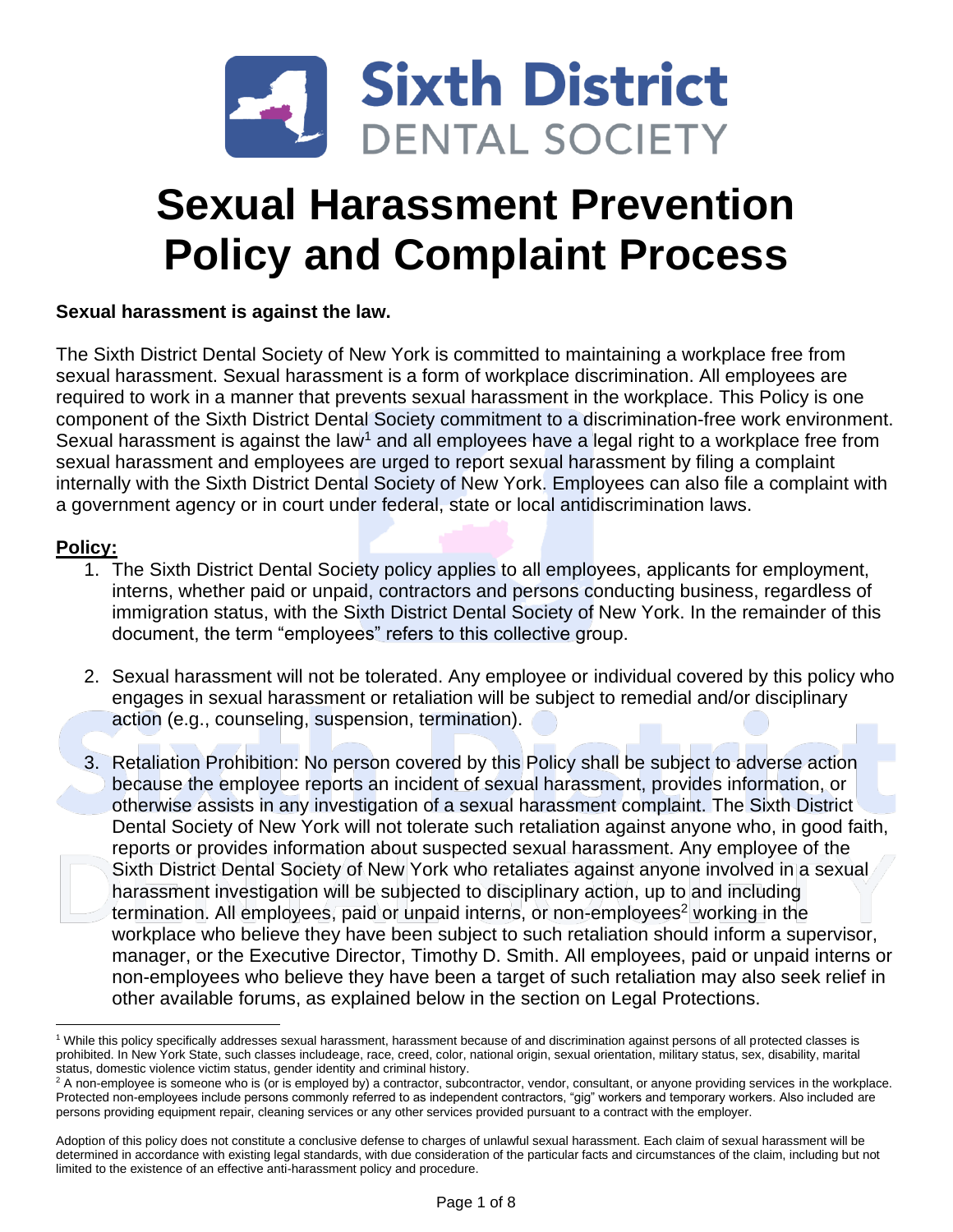

- 4. Sexual harassment is offensive, is a violation of our policies, is unlawful, and may subject the Sixth District Dental Society of New York to liability for harm to targets of sexual harassment. Harassers may also be individually subject to liability. Employees of every level who engage in sexual harassment, including managers and supervisors who engage in sexual harassment or who allow such behavior to continue, will be penalized for such misconduct.
- 5. The Sixth District Dental Society of New York will conduct a prompt and thorough investigation that ensures due process for all parties, whenever management receives a complaint about sexual harassment, or otherwise knows of possible sexual harassment occurring. The Sixth District Dental Society of New York will keep the investigation confidential to the extent possible. Effective corrective action will be taken whenever sexual harassment is found to have occurred. All employees, including managers and supervisors, are required to cooperate with any internal investigation of sexual harassment.
- 6. All employees are encouraged to report any harassment or behaviors that violate this policy. The Sixth District Dental Society of New York will provide all employees a complaint form for employees to report harassment and file complaints.
- 7. Managers and supervisors are **required** to report any complaint that they receive, or any harassment that they observe or become aware of, to the Executive Director, Timothy D. Smith.
- 8. This policy applies to all employees, paid or unpaid interns, and non-employees and all must follow and uphold this policy. This policy must be provided to all employees and should be posted prominently in all work locations to the extent practicable (for example, in a main office, not an offsite work location) and be provided to employees upon hiring.

# **What Is "Sexual Harassment"?**

Sexual harassment is a form of sex discrimination and is unlawful under federal, state, and (where applicable) local law. Sexual harassment includes harassment on the basis of sex, sexual orientation, self-identified or perceived sex, gender expression, gender identity and the status of being transgender.

Sexual harassment includes unwelcome conduct which is either of a sexual nature, or which is directed at an individual because of that individual's sex when:

- Such conduct has the purpose or effect of unreasonably interfering with an individual's work performance or creating an intimidating, hostile or offensive work environment, even if the reporting individual is not the intended target of the sexual harassment;
- Such conduct is made either explicitly or implicitly a term or condition of employment; or
- Submission to or rejection of such conduct is used as the basis for employment decisions affecting an individual's employment.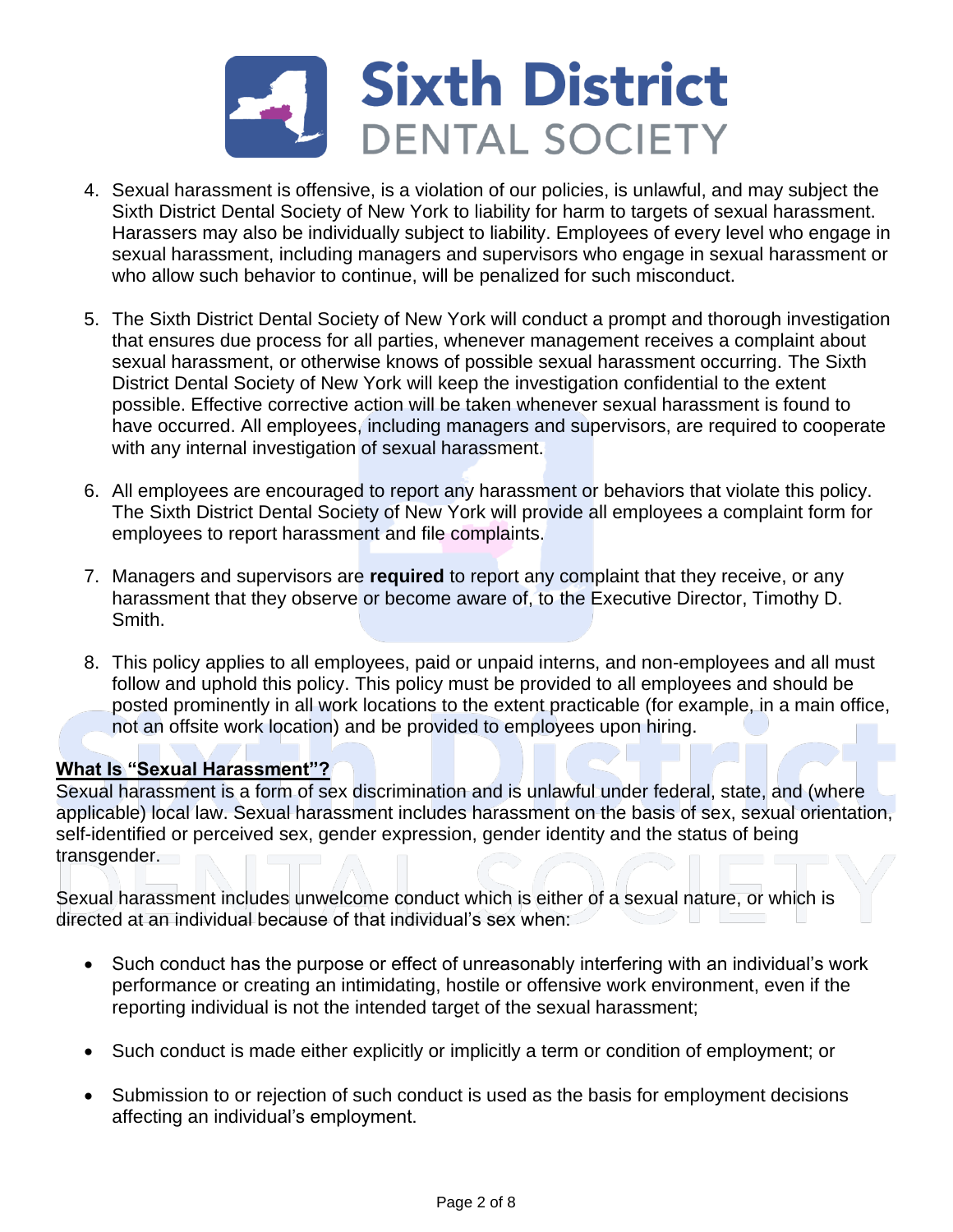

A sexually harassing hostile work environment includes, but is not limited to, words, signs, jokes, pranks, intimidation or physical violence which are of a sexual nature, or which are directed at an individual because of that individual's sex. Sexual harassment also consists of any unwanted verbal or physical advances, sexually explicit derogatory statements or sexually discriminatory remarks made by someone which are offensive or objectionable to the recipient, which cause the recipient discomfort or humiliation, which interfere with the recipient's job performance.

Sexual harassment also occurs when a person in authority tries to trade job benefits for sexual favors. This can include hiring, promotion, continued employment or any other terms, conditions or privileges of employment. This is also called "quid pro quo" harassment.

Any employee who feels harassed should report so that any violation of this policy can be corrected promptly. Any harassing conduct, even a single incident, can be addressed under this policy.

### **Examples of sexual harassment**

The following describes some of the types of acts that may be unlawful sexual harassment and that are strictly prohibited:

- Physical acts of a sexual nature, such as:
	- o Touching, pinching, patting, kissing, hugging, grabbing, brushing against another employee's body or poking another employee's body;
	- o Rape, sexual battery, molestation or attempts to commit these assaults.
- Unwanted sexual advances or propositions, such as:
	- o Requests for sexual favors accompanied by implied or overt threats concerning the target's job performance evaluation, a promotion or other job benefits or detriments;
	- o Subtle or obvious pressure for unwelcome sexual activities.
- Sexually oriented gestures, noises, remarks or jokes, or comments about a person's sexuality or sexual experience, which create a hostile work environment.
- Sex stereotyping occurs when conduct or personality traits are considered inappropriate simply because they may not conform to other people's ideas or perceptions about how individuals of a particular sex should act or look.
- Sexual or discriminatory displays or publications anywhere in the workplace, such as:
	- o Displaying pictures, posters, calendars, graffiti, objects, promotional material, reading materials or other materials that are sexually demeaning or pornographic. This includes such sexual displays on workplace computers or cell phones and sharing such displays while in the workplace.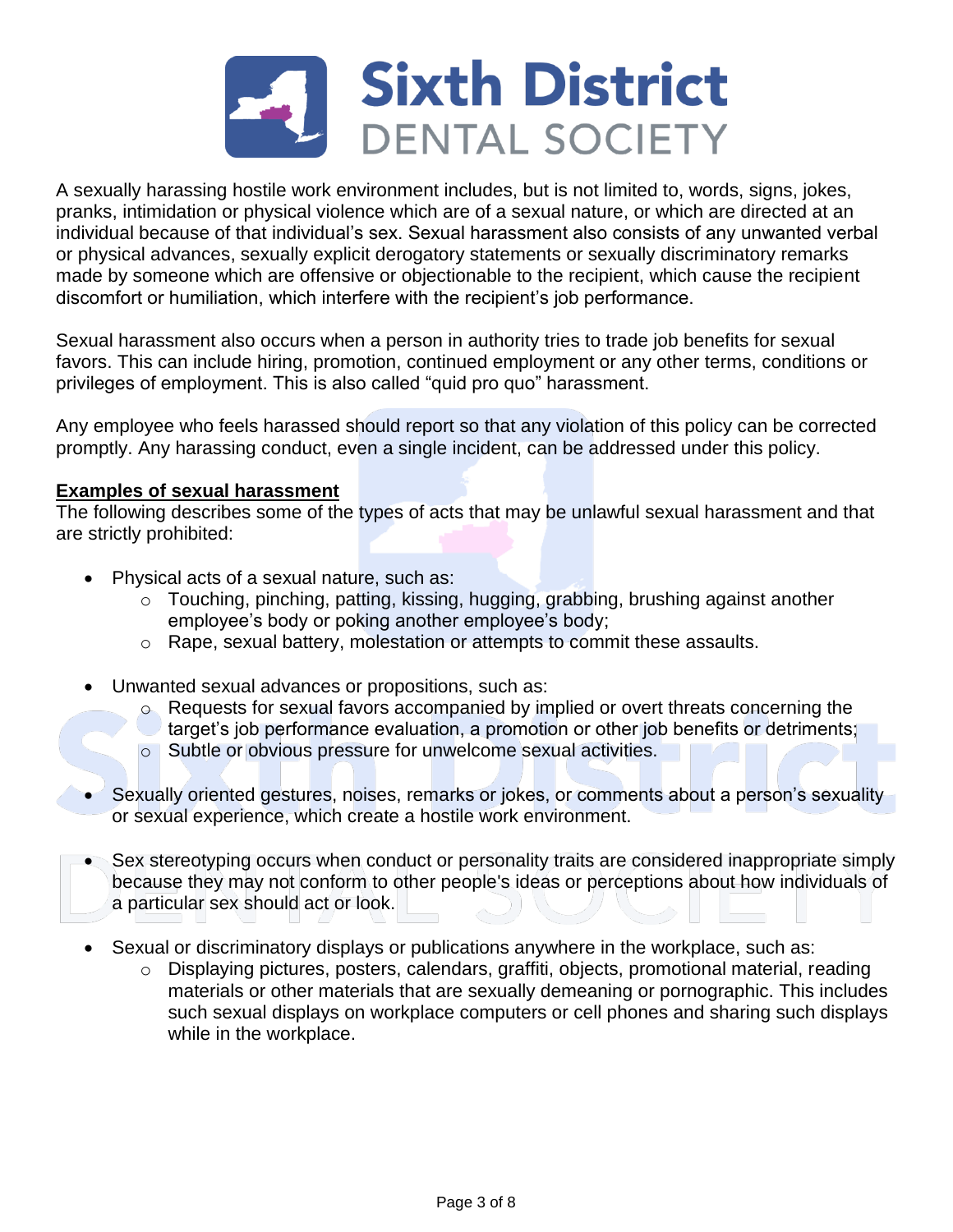

- Hostile actions taken against an individual because of that individual's sex, sexual orientation, gender identity and the status of being transgender, such as:
	- $\circ$  Interfering with, destroying or damaging a person's workstation, tools or equipment, or otherwise interfering with the individual's ability to perform the job;
	- $\circ$  Sabotaging an individual's work;
	- o Bullying, yelling, name-calling.

# **Who can be a target of sexual harassment?**

Sexual harassment can occur between any individuals, regardless of their sex or gender. New York Law protects employees, paid or unpaid interns, and non-employees, including independent contractors, and those employed by companies contracting to provide services in the workplace. Harassers can be a superior, a subordinate, a coworker or anyone in the workplace including an independent contractor, contract worker, vendor, client, customer or visitor.

# **Where can sexual harassment occur?**

Unlawful sexual harassment is not limited to the physical workplace itself. It can occur while employees are traveling for business or at employer sponsored events or parties. Calls, texts, emails, and social media usage by employees can constitute unlawful workplace harassment, even if they occur away from the workplace premises, on personal devices or during non-work hours.

### **Retaliation**

Unlawful retaliation can be any action that could discourage a worker from coming forward to make or support a sexual harassment claim. Adverse action need not be job-related or occur in the workplace to constitute unlawful retaliation (e.g., threats of physical violence outside of work hours).

Such retaliation is unlawful under federal, state, and (where applicable) local law. The New York State Human Rights Law protects any individual who has engaged in "protected activity." Protected activity occurs when a person has:

- made a complaint of sexual harassment, either internally or with any anti-discrimination agency;
- testified or assisted in a proceeding involving sexual harassment under the Human Rights Law or other anti-discrimination law;
- opposed sexual harassment by making a verbal or informal complaint to management, or by simply informing a supervisor or manager of harassment;
- reported that another employee has been sexually harassed; or
- encouraged a fellow employee to report harassment.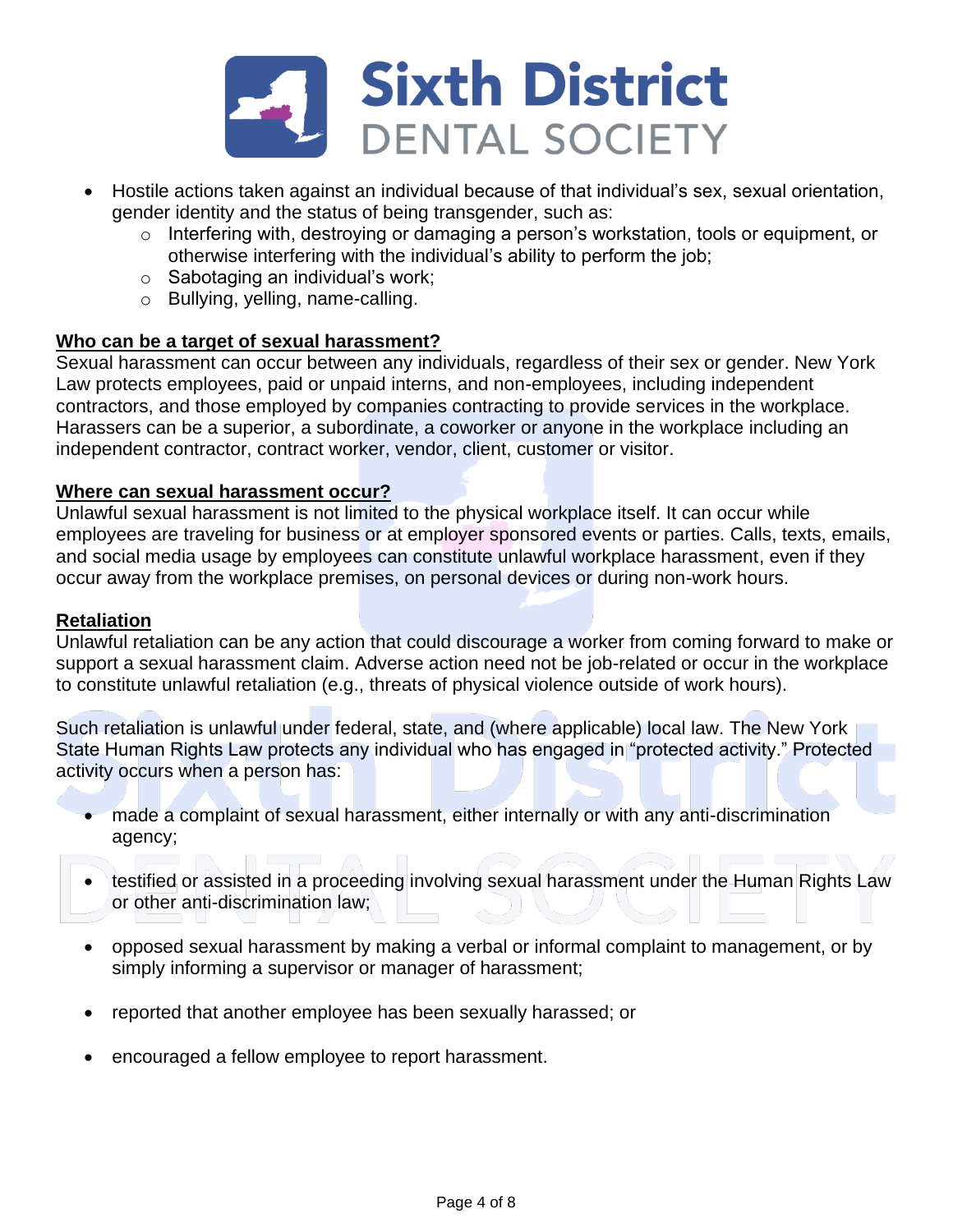

Even if the alleged harassment does not turn out to rise to the level of a violation of law, the individual is protected from retaliation if the person had a good faith belief that the practices were unlawful.

However, the retaliation provision is not intended to protect persons making intentionally false charges of harassment.

# **Reporting Sexual Harassment**

**Preventing sexual harassment is everyone's responsibility.** The Sixth District Dental Society of New York cannot prevent or remedy sexual harassment unless it knows about it. Any employee, paid or unpaid intern or non-employee who has been subjected to behavior that may constitute sexual harassment is encouraged to report such behavior to a supervisor, manager or the Executive Director, Timothy D. Smith. Anyone who witnesses or becomes aware of potential instances of sexual harassment should report such behavior to a supervisor, manager or the Executive Director, Timothy D. Smith.

Reports of sexual harassment may be made verbally or in writing. A form for submission of a written complaint is attached to this Policy, and all employees are encouraged to use this complaint form. Employees who are reporting sexual harassment on behalf of other employees should use the complaint form and note that it is on another employee's behalf.

Employees, paid or unpaid interns or non-employees who believe they have been a target of sexual harassment may also seek assistance in other available forums, as explained below in the section on Legal Protections.

### **Supervisory Responsibilities**

All supervisors and managers who receive a complaint or information about suspected sexual harassment, observe what may be sexually harassing behavior or for any reason suspect that sexual harassment is occurring, **are required** to report such suspected sexual harassment to the Executive Director, Timothy D. Smith.

In addition to being subject to discipline if they engaged in sexually harassing conduct themselves, supervisors and managers will be subject to discipline for failing to report suspected sexual harassment or otherwise knowingly allowing sexual harassment to continue.

Supervisors and managers will also be subject to discipline for engaging in any retaliation.

### **Sexual Harassment Complaint Process**

**All** complaints or information about sexual harassment will be investigated, whether that information was reported in verbal or written form. Investigations will be conducted in a timely manner and will be confidential to the extent possible.

An investigation of any complaint, information or knowledge of suspected sexual harassment will be prompt and thorough, commenced immediately and completed as soon as possible. The investigation will be kept confidential to the extent possible. All persons involved, including complainants, witnesses and alleged harassers will be accorded due process, as outlined below, to protect their rights to a fair and impartial investigation.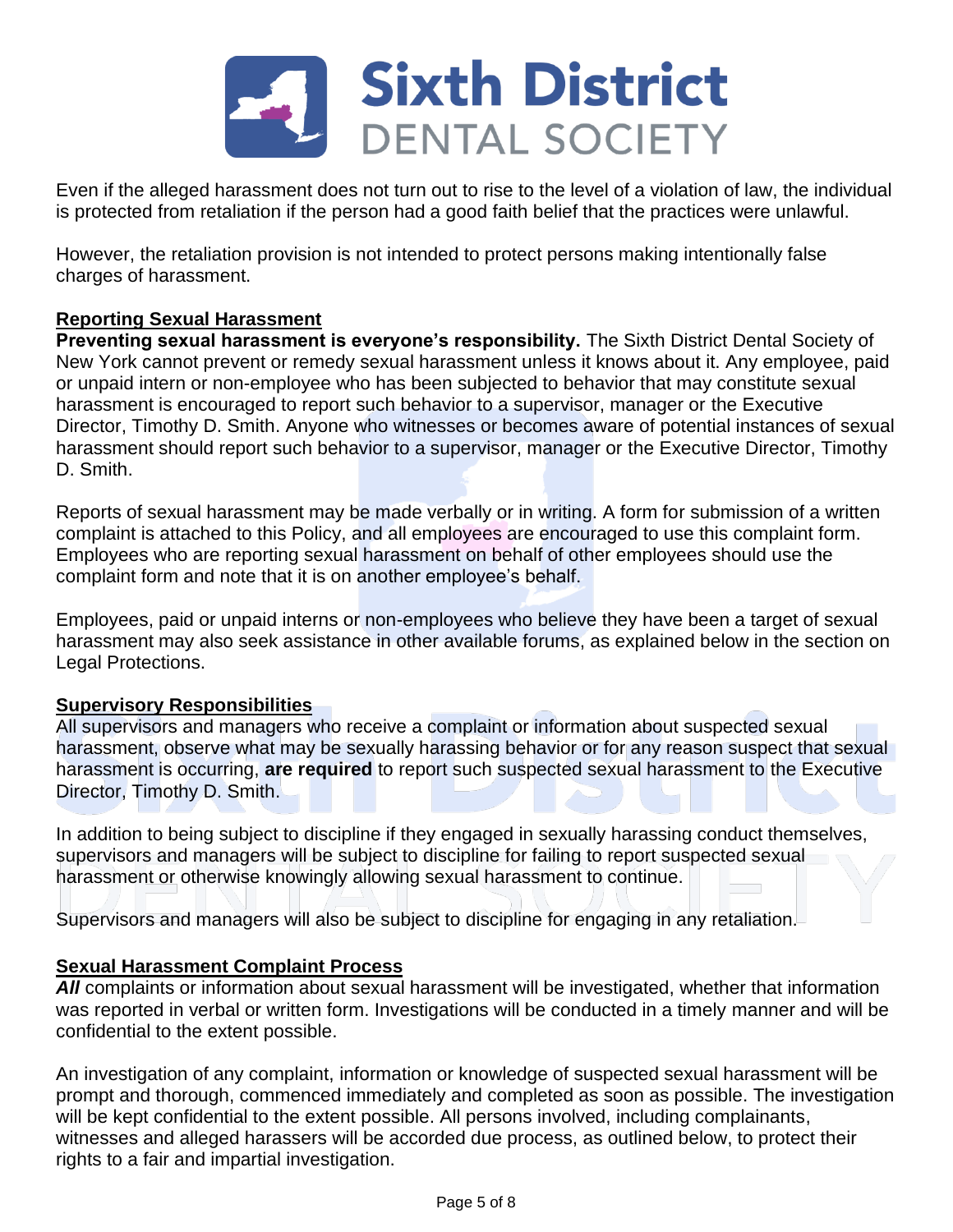

Any employee may be required to cooperate as needed in an investigation of suspected sexual harassment. The Sixth District Dental Society of New York will not tolerate retaliation against employees who file complaints, support another's complaint or participate in an investigation regarding a violation of this policy.

While the process may vary from case to case, investigations should be done in accordance with the following steps:

- Upon receipt of complaint, the Executive Director, Timothy D. Smith will conduct an immediate review of the allegations, and take any interim actions (e.g., instructing the respondent to refrain from communications with the complainant), as appropriate. If complaint is verbal, encourage the individual to complete the Complaint Form in writing. If he or she refuses, prepare a Complaint Form based on their verbal reporting.
- If documents, emails or phone records are relevant to the investigation, take steps to obtain and preserve them.
- Request and review all relevant documents, including all electronic communications.
- Interview all parties involved, including any relevant witnesses;
- Document the investigation (such as a letter, memo or email), including:
	- $\circ$  A list of all documents reviewed, along with a detailed summary of relevant documents;
	- $\circ$  A list of names of those interviewed, along with a detailed summary of their statements;
	- o A timeline of events;
	- o A summary of prior relevant incidents, reported or unreported; and
	- $\circ$  The basis for the decision and final resolution of the complaint, together with any corrective action(s).
- Keep the documentation in a secure and confidential location.
- Promptly notify the individual who reported and the individual(s) about whom the complaint was made of the final determination and implement any corrective actions identified in the written document.
- Inform the individual who reported of the right to file a complaint or charge externally as outlined in the next section.

### **Legal Protections and External Remedies**

Sexual harassment is not only prohibited by the Sixth District Dental Society of New York but is also prohibited by state, federal, and, where applicable, local law.

Aside from the internal process at the Sixth District Dental Society of New York, employees may also choose to pursue legal remedies with the following governmental entities. While a private attorney is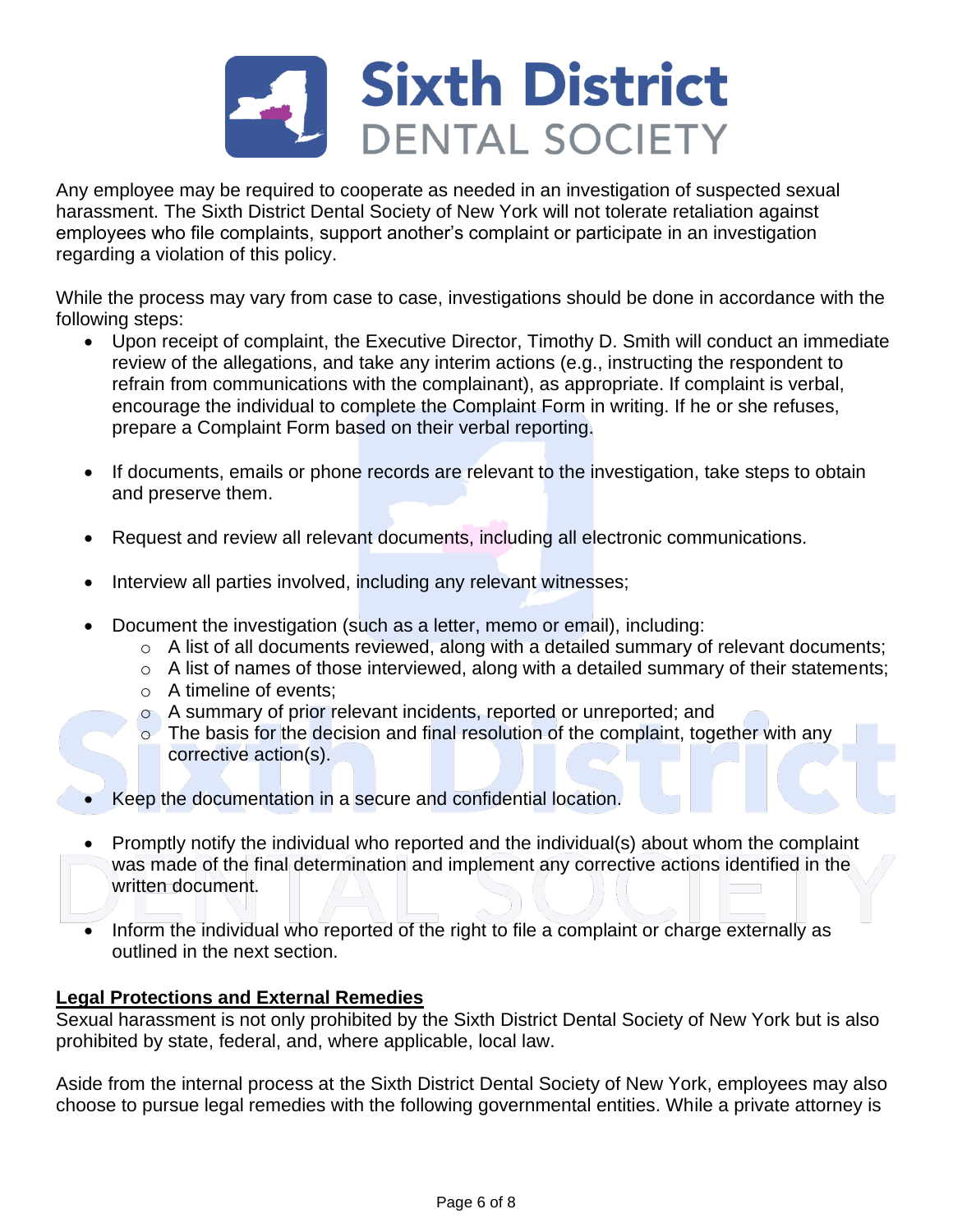

not required to file a complaint with a governmental agency, you may seek the legal advice of an attorney.

In addition to those outlined below, employees in certain industries may have additional legal protections.

# **State Human Rights Law (HRL)**

The Human Rights Law (HRL), codified as N.Y. Executive Law, art. 15, § 290 et seq., applies to all employers in New York State with regard to sexual harassment, and protects employees, paid or unpaid interns and non-employees, regardless of immigration status. A complaint alleging violation of the Human Rights Law may be filed either with the **Division of Human Rights (DHR)** or in New York State Supreme Court.

Complaints with DHR may be filed any time **within one year** of the harassment. If an individual did not file at DHR, they can sue directly in state court under the HRL, **within three years** of the alleged sexual harassment. An individual may not file with DHR if they have already filed a HRL complaint in state court.

Complaining internally to the Sixth District Dental Society of New York does not extend your time to file with DHR or in court. The one year or three years is counted from date of the most recent incident of harassment.

You do not need an attorney to file a complaint with DHR, and there is no cost to file with DHR.

DHR will investigate your complaint and determine whether there is probable cause to believe that sexual harassment has occurred. Probable cause cases are forwarded to a public hearing before an administrative law judge. If sexual harassment is found after a hearing, DHR has the power to award relief, which varies but may include requiring your employer to take action to stop the harassment, or redress the damage caused, including paying of monetary damages, attorney's fees and civil fines.

DHR's main office contact information is: NYS Division of Human Rights, One Fordham Plaza, Fourth Floor, Bronx, New York 10458. You may call (718) 741-8400 or visit: [www.dhr.ny.gov.](http://www.dhr.ny.gov/)

Contact DHR at (888) 392-3644 or visit [dhr.ny.gov/complaint](https://dhr.ny.gov/complaint) for more information about filing a complaint. The website has a complaint form that can be downloaded, filled out, notarized and mailed to DHR. The website also contains contact information for DHR's regional offices across New York State.

### **Title VII Civil Rights Act of 1964**

The United States **Equal Employment Opportunity Commission (EEOC)** enforces federal antidiscrimination laws, including Title VII of the 1964 federal Civil Rights Act (codified as 42 U.S.C. § 2000e et seq.). An individual can file a complaint with the EEOC anytime within 300 days from the harassment. There is no cost to file a complaint with the EEOC. The EEOC will investigate the complaint and determine whether there is reasonable cause to believe that discrimination has occurred, at which point the EEOC will issue a Right to Sue letter permitting the individual to file a complaint in federal court.